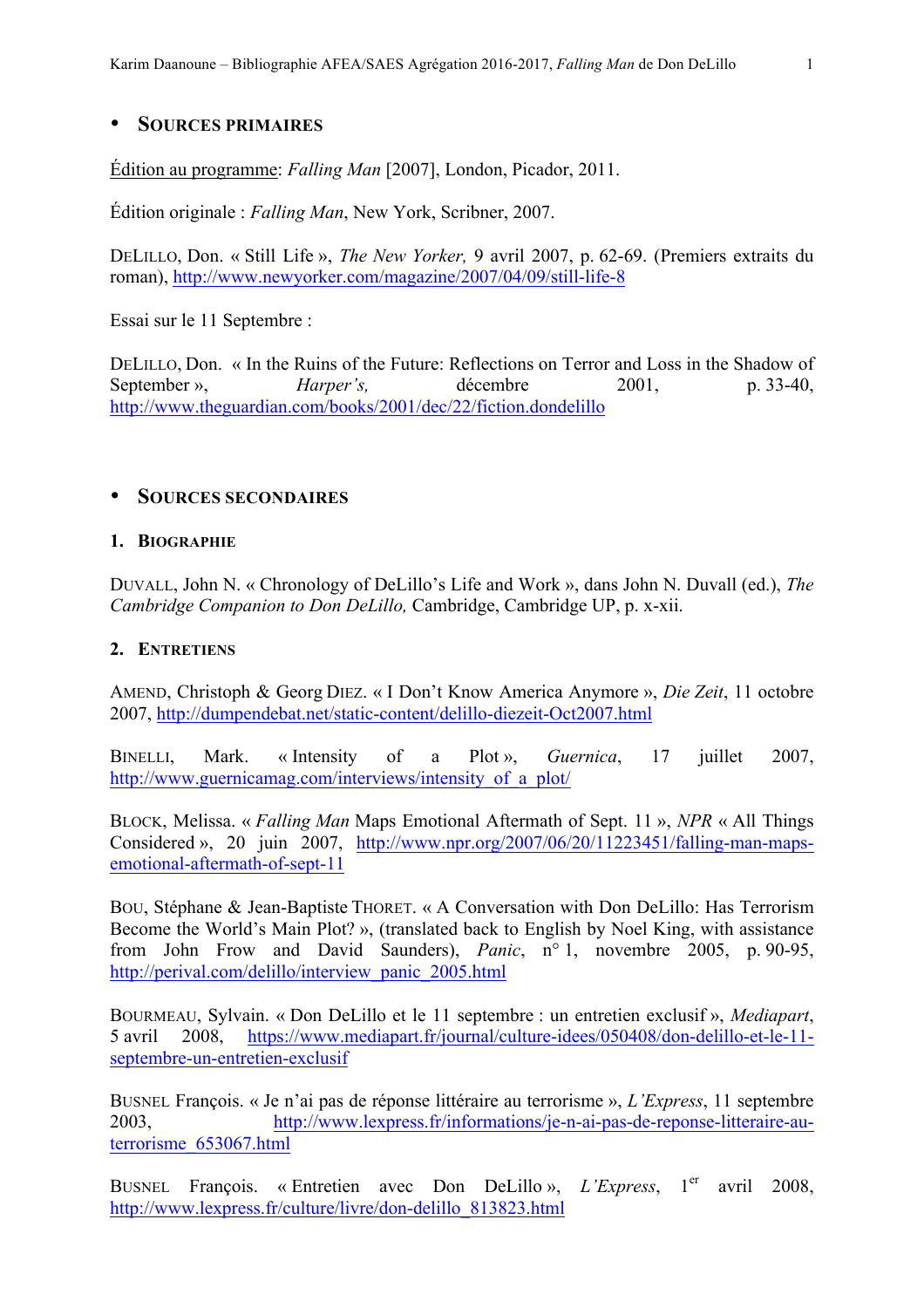DEPIETRO, Thomas (ed.). *Conversations with Don DeLillo*, Jackson, UP of Mississippi, 2005.

### **3. RECENSIONS**

ADAMS, Tim. « The Chronicler of America », *The Guardian*, 22 avril 2007, http://www.theguardian.com/books/2007/apr/22/dondelillo

BAUSCH, Richard. « More than just the towers topple », *Globe and Mail*, 19 mai 2007.

BIRKERTS, Sven. « In a darker place », *LA Times*, 13 mai 2007.

GREIF, Mark. « Alzheimer's America », *London Review of Books*, vol. 29, n° 13, 5 juillet 2007, p. 19-20.

JUNOD, Tom. « The Man Who Invented 9/11 », *Esquire*, 7 mai 2007, http://www.esquire.com/fiction/book-review/delillo

KAKUTANI, Michiko. « A Man, a Woman and a Day of Terror », *The New York Times*, 9 mai 2007*.*

LEONARD, John. « The Dread Zone », *The Nation* magazine, 28 mai 2007.

MARS-JONES, Adam. « As his world came tumbling down », *The Observer,* 13 mai 2007.

MCALPIN, Heller. « *Falling Man*: The day it all came down », *The Christian Science Monitor*, 29 mai 2007.

MISHRA, Pankaj. « The end of innocence », *The Guardian*, 19 mai 2007.

OLSEN, Lance. « *Falling Man* by Don DeLillo », *The Quarterly Conversation*, (non daté).

O'HAGAN, Andrew. « Racing Against Reality », *The New York Review of Books*, 28 juin 2007.

O'KEEFE, Jeff. « Fumbling Men », *Open Letters Monthly,* 29 mai 2007*,* http://www.openlettersmonthly.com/fumbling-men/

REICH, Franck. « The Clear Blue Sky », *The New York Times,* 27 mai 2007, http://www.nytimes.com/2007/05/27/books/review/Rich-t.html? r=0

WOOD, James. « Black Noise », *The New Republic*, 5 juillet 2007.

WOOD, Michael. « Picture of a Gone World », *Bookforum*, juin 2007, http://www.bookforum.com/inprint/200703/244

YARDLEY, Jonathan. « Survivors of 9/11 struggle to live in a changed world », *The Washington Post*, 13 mai 2007.

# **4. OUVRAGES SUR** *FALLING MAN*

DAANOUNE, Karim. *Don DeLillo. Falling Man*, Neuilly, Atlande, 2015.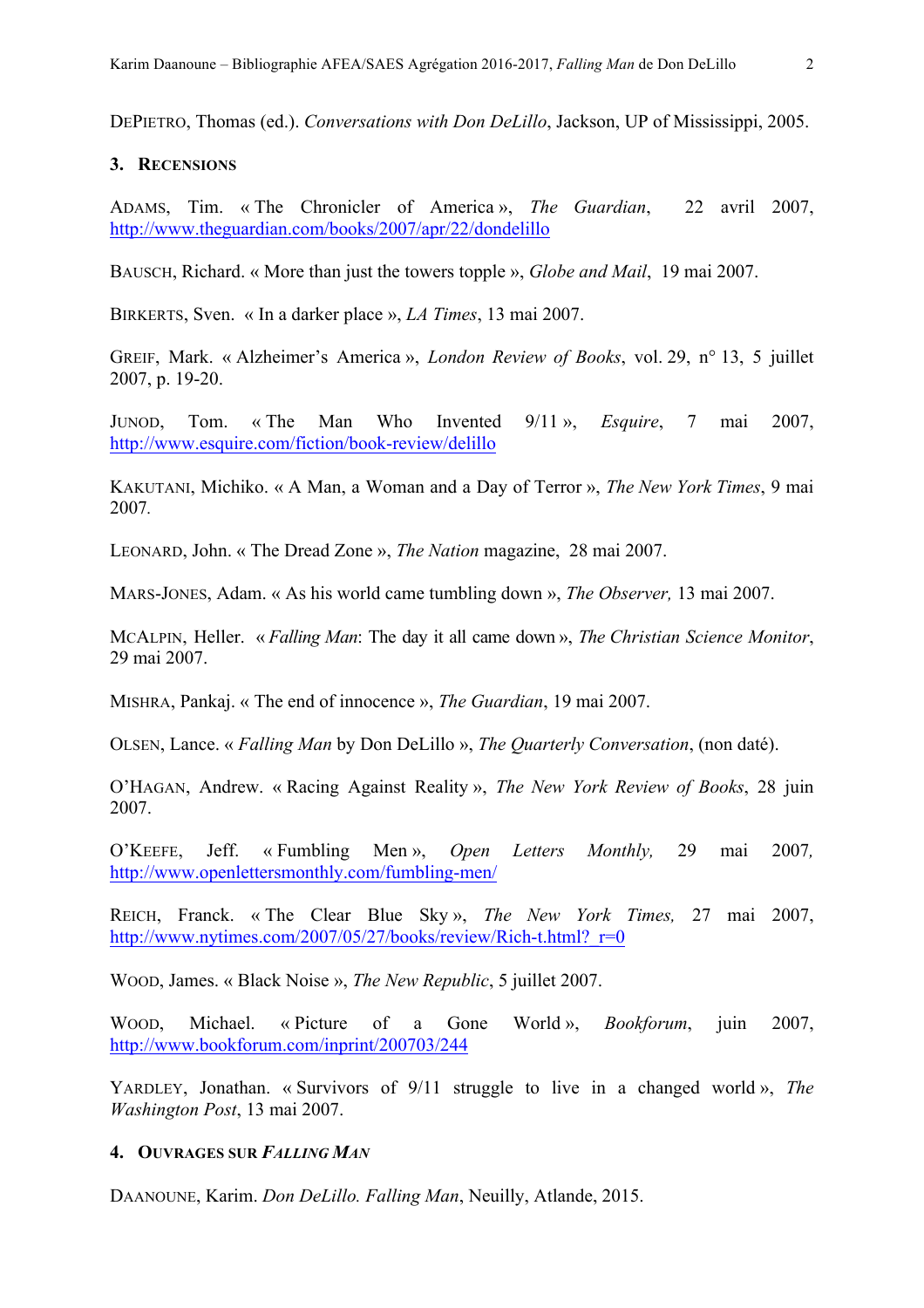TRÉGUER, Florian. *Terreur, Trauma, Transferts. L'écriture de l'événement dans Falling Man de Don DeLillo,* Paris, PUF/CNED*,* 2015.

### **5. ARTICLES ET CHAPITRES OUVRAGES SUR** *FALLING MAN*

ABE, Naomi. « Triangulation and Gender Perspectives in *Falling Man* by Don DeLillo », *Altre Modernità Rivista di studi letterari e culturali*, vol. 6, novembre 2011, p. 65-75.

\*\*\*ABEL, Marco. « Don DeLillo's 'In the Ruins of the Future': Literature, Images, and the Rhetoric of Seeing 9/11 », *PMLA*, vol. 118, n° 5, octobre 2003, p. 1236-1250.

\*\*\*AMFREVILLE, Marc. « The Paradoxical Foregrounding of the Intimate in the Representation of a National Trauma: 9/11, According to Don DeLillo », dans D. Herrero & S. Baaelo (eds.), *Between the Urge to Know and the Need to Deny. Trauma and Ethics in Contemporary British and American Literature*, Heidelberg, Winter, 2011, p. 236-248.

\*\*\*APITZSCH, Julia. « The Art of Terror – the Terror of Art: DeLillo's Still Life of 9/11, Giorgio Morandi, Gerhard Richter, and Performance Art », dans Peter Schneck & Philip Schweighauser (eds.), *Terrorism, Media, and the Ethics of Fiction. Transatlantic Perspectives on Don DeLillo*, New York, Continuum, 2010, p. 93-108.

\*\*BAELO-ALLUÉ, Sonia. « 9/11 and the Psychic Trauma Novel Don DeLillo's *Falling Man* », *Atlantis: Journal of the Spanish Association of Anglo-American* Studies, vol. 34, n° 1, juin 2012, p. 63-79.

BANITA, Georgiana. « Falling Man Fiction: DeLillo, Spiegelman, Schulman, and the Spectatorial Condition », *Plotting Justice: Narrative Ethics and Literary Culture after 9/11,* Lincoln, University of Nebraska Press, 2012, p. 59-108.

BATCHELOR, Bob. « Literary Lions Tackle 9/11: Updike and DeLillo Depicting History through the novel », *Radical History Review*, vol. 111, automne 2011, p. 175-183.

\*\*BIZZINI, Silvia Caporale, « Grieving and Memory in DeLillo's *Falling Man* », dans Peter Schneck & Philip Schweighauser (eds.), *Terrorism, Media, and the Ethics of Fiction. Transatlantic Perspectives on Don DeLillo*, New York, Continuum, 2010, p. 40-50.

\*\*\*BOXALL, Peter. « Slow Man, Dangling Man, Falling Man: Beckett in the Ruins of the Future », *Since Beckett. Contemporary Writing in the Wake of Modernism,* London, Continuum Literary Studies, 2009, p. 166-199.

BRAUNER, David. « 'The Days After' and 'the Ordinary Run of Hours.' Counternarratives and Double Vision in Don DeLillo's *Falling Man* », *Review of International American Studies* 3.3-4.1, hiver 2008-printemps 2009, p. 72-81.

\*\*CARROLL, Hamilton. « 'Like Nothing in this Life': September 11 and the Limits of Representation in Don DeLillo's *Falling Man* », *Studies in American Fiction*, vol. 40, n° 1, printemps 2013, p. 107-130.

\*\*CHUPIN, Yannicke. « *Falling Man*, ou les Vertus de la lecture spiralée de l'événement historique », *Études anglaises*, vol. 68, n° 3, juillet-septembre 2015, p. 284-295.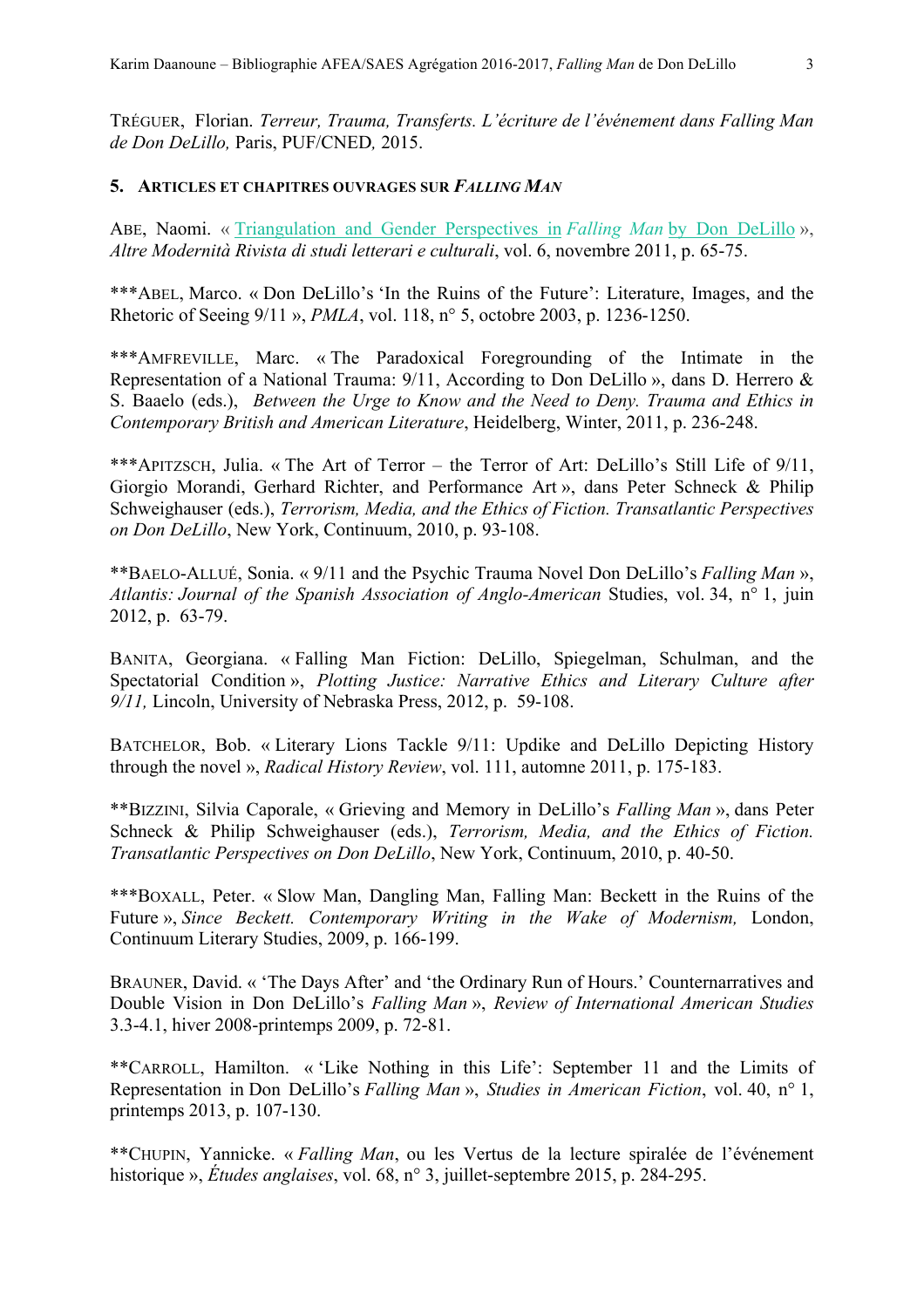CONNIFF, Brian. « DeLillo's Ignatian Moment: Religious Longing and Theological Encounter in *Falling Man* », *Christianity and Literature*, vol. 63, n° 1, automne 2013, p. 47-73.

\*\*CONTE, Joseph M. « Writing amid the ruins: 9/11 and *Cosmopolis* », dans John N. Duvall (ed.), *The Cambridge Companion to Don DeLillo*, Cambridge, Cambridge UP, p. 179-192.

CONTE, Joseph M. « Don DeLillo's *Falling Man* and the Age of Terror », *Modern Fiction Studies*, vol. 57, n° 3, printemps 2011, p. 559-583.

CRUZ, Daniel. « Writing Back, Moving Forward: *Falling Man* and DeLillo's Previous Works », *Italian Americana* vol. 29, n° 2, été 2011, p. 138-52.

\*\*CVEK, Sven. « Killig Politics: The Art of Recovery in *Falling Man* » *Towering Figures: Reading the 9/11 Archive*, Amsterdam, Rodopi, 2011, p. 181-210 et dans *Studia Romanica et Anglica Zagrabienssia LIV*, 2009, p. 329-352, http://hrcak.srce.hr/file/92250

\*\*\*DAANOUNE, Karim. « Dialectics of Possibility and Impossibility. Writing the Event in Don DeLillo's *Falling Man* », dans Sylvie Mathé & Sophie Vallas (dir.), *European Perspectives on the Literature of 9/11*, Paris, Michel Houdiard, 2014, p. 70-80.

\*\*\*DAANOUNE, Karim. « 'No return address' : Witnessing the Traumatic Event in Don DeLillo's *Falling Man* », https://webtv.univ-rouen.fr/videos/colloque-de-leriac-interventionde-karim-daanoune/ [communication en ligne], Colloque « Littérature et événement », université de Rouen, novembre 2015.

\*\*DEROSA, Aaron. « Alterity and the Radical Other in Post-9/11 Fiction: DeLillo's *Falling Man* and Walter's *The Zero* », *Arizona Quarterly: A Journal of American Literature, Culture, and Theory*, vol. 69, n°3, automne 2013, p. 157-183.

\*\*\*DUVALL, John N. « Witnessing Trauma: *Falling Man* and Performance Art », dans Stacey Olster (ed.), *Don DeLillo: Mao II, Underworld, Falling Man,* New York, Continuum Publishing, 2011, p. 152-168.

FERGUSON, Robert A. « Don DeLillo and Marilynne Robinson Mourn Loss », *Alone in America: The Stories that Matter*, Cambridge, Harvard UP, 2013, p. 201-230 [*Falling Man* in contrast with Robinson's *Gilead*].

GAUTHIER, Marni. « Truth-telling Fiction in a Post-9/11 World: Don DeLillo's *Falling Man* and Julie Otsuka's *When the Emperor Was Divine* », *Amnesia and Redress in Contemporary American Fiction. Counterhistory,* Basingstroke, Palgrave Macmillan, 2011, p. 151-182.

GOURLEY, James. « Beckett's Proust and *Falling Man* », *Terrorism and Temporality in the Works of Thomas Pynchon and Don DeLillo*, New York, Bloomsbury, 2013, p. 55-83.

\*\*GRAVEL, Jean-Philippe. « Temps Ground Zero. Don DeLillo et la 'contre narration' du 11 septembre dans *Falling Man* » dans Bertrand Gervais et Patrick Tillard (eds.), *Fictions et images du 11 septembre 2001*, Collection Figura n°24, Montréal, Université du Québec à Montréal, 2010, p. 87-100.

GREENWALD Smith, Rachel. « Organic Shrapnel: Affect and Aesthetics in September 11 Fiction », *American Literature*, vol. 83, n° 1, mars 2011, p. 153-174. [Addresses *Falling Man* along with Hunt's *The Exquisite* and Foer's *Extremely Loud and Incredibly Close*].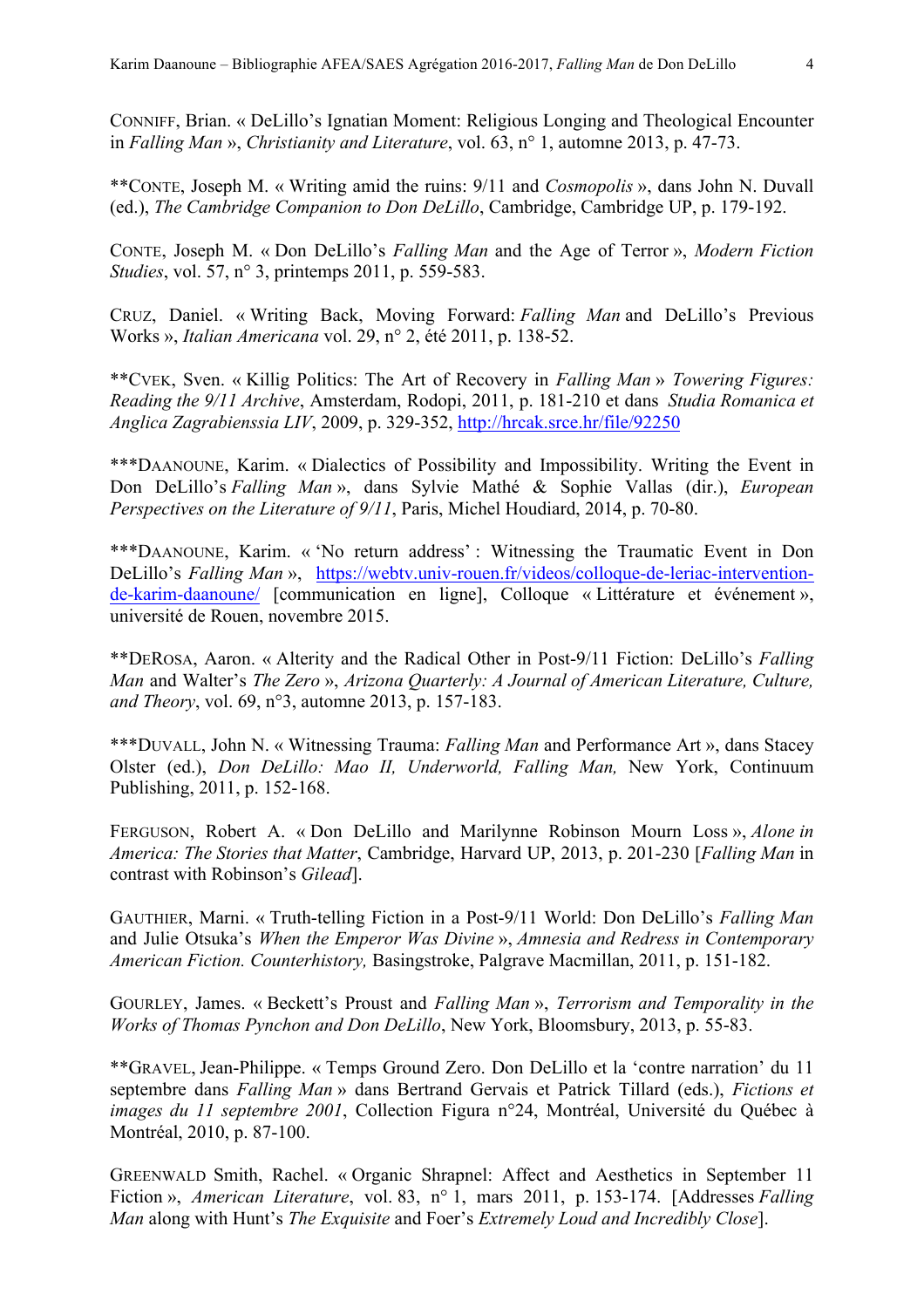HAMDY, Noha. « Revisiting Transmediality: 9/11 Between Spectacle and Narrative », dans Sarah Säckel, Walter Göbel, Noha Hamdy (eds), *Semiotic Encounters: Text, Image and Trans-nation*, Amsterdam, Rodopi, 2009, p. 247-262.

HARACK, Katrina. « Embedded and Embodied Memories: Body, Space, and Time in Don DeLillo's *White Noise* and *Falling Man* », *Contemporary Literature*, vol. 54, n° 2, été 2013, p. 303-336.

KAUFFMAN, Linda S. « Bodies in Rest and Motion in *Falling Man* », dans Stacey Olster (ed.), *Don DeLillo: Mao II, Underworld, Falling Man,* New York, Continuum Publishing, 2011, p. 135-151.

\*\*\*KAUFFMAN, Linda S. « The Wake of Terror: Don DeLillo's 'In The Ruins of The Future,' 'Baader-Meinhof,' and *Falling Man* », *Modern Fiction Studies*, vol. 54, n° 2, été 2008, p. 353-377. (Repris dans Peter Schneck & Philip Schweighauser (eds.), *Terrorism, Media, and the Ethics of Fiction. Transatlantic Perspective on Don DeLillo,* New York, Continuum, 2010, p. 19-39).

KEEBLE, Arin. « Marriage, Relationships, and 9/11: The Seismographic Narratives of *Falling Man, The Good Life*, and *The Emperor's Children* », *The Modern Language Review*, vol. 106, n° 2, avril 2011, p. 355-373.

\*\*LEPS, Marie-Christine. « *Falling Man*: Performing Fiction », dans Peter Schneck & Philip Schweighauser (eds.), *Terrorism, Media, and the Ethics of Fiction. Transatlantic Perspective on Don DeLillo,* New York, Continuum, 2010, p. 184-203.

MARSHALL, Alan. « From This Point on It's All about Loss: Attachment to Loss in the Novels of Don DeLillo, from *Underworld* to *Falling Man* », *Journal of American Studies*, vol. 47, n° 3, 2013, p. 621-636.

MARTÍN-SALVÁN, Paula. « Community and Otherness: The Representation of Terrorists in Don DeLillo's Fiction », dans Sylvie Mathé & Sophie Vallas (eds), *European Perspectives on the Literature of 9/11*, Paris, Michel Houdiard, 2014, p. 81-96.

MASLOWSKI, Maciej. « 'Like nothing in this life': The Concept of Historic Time in Don DeLillo's *Falling Man* », dans Tomasz Basiuk, Sylwia Kuzma-Markowska, and Krystyna Mazur (eds.), *The American Uses of History: Essays on Public Memory,* Frankfurt am Main, Peter Lang, 2011, p. 245-254.

MAURO, Aaron. « The Languishing of the Falling Man: Don DeLillo and Jonathan Safran Foer's Photographic History of 9/11 », *Modern Fiction Studies*, vol. 57, n° 3, printemps 2011, p. 584-606.

MICHAEL, Magali Cornier. « Don DeLillo's *Falling Man*: Countering Post-9/11 Narratives of Heroic Masculinity », dans Véronique Bragard, Christophe Dony, and Warren Rosenberg (eds), *Portraying 9/11: Essays on Representations in Comics, Literature, Film and Theatre,* Jefferson, McFarland, 2011, p. 73-88.

MULLER, Christin. « Fate and Terror in Don DeLillo's *Falling Man* », dans M. Vardalos, G. K. Letts, H.M. Teixeira, A. Karzai, J. Haig (eds.), *Engaging Terror: A Critical and Interdiscplinary Approach,* Boca Raton, Brown Walker Press, 2009, p. 167-174.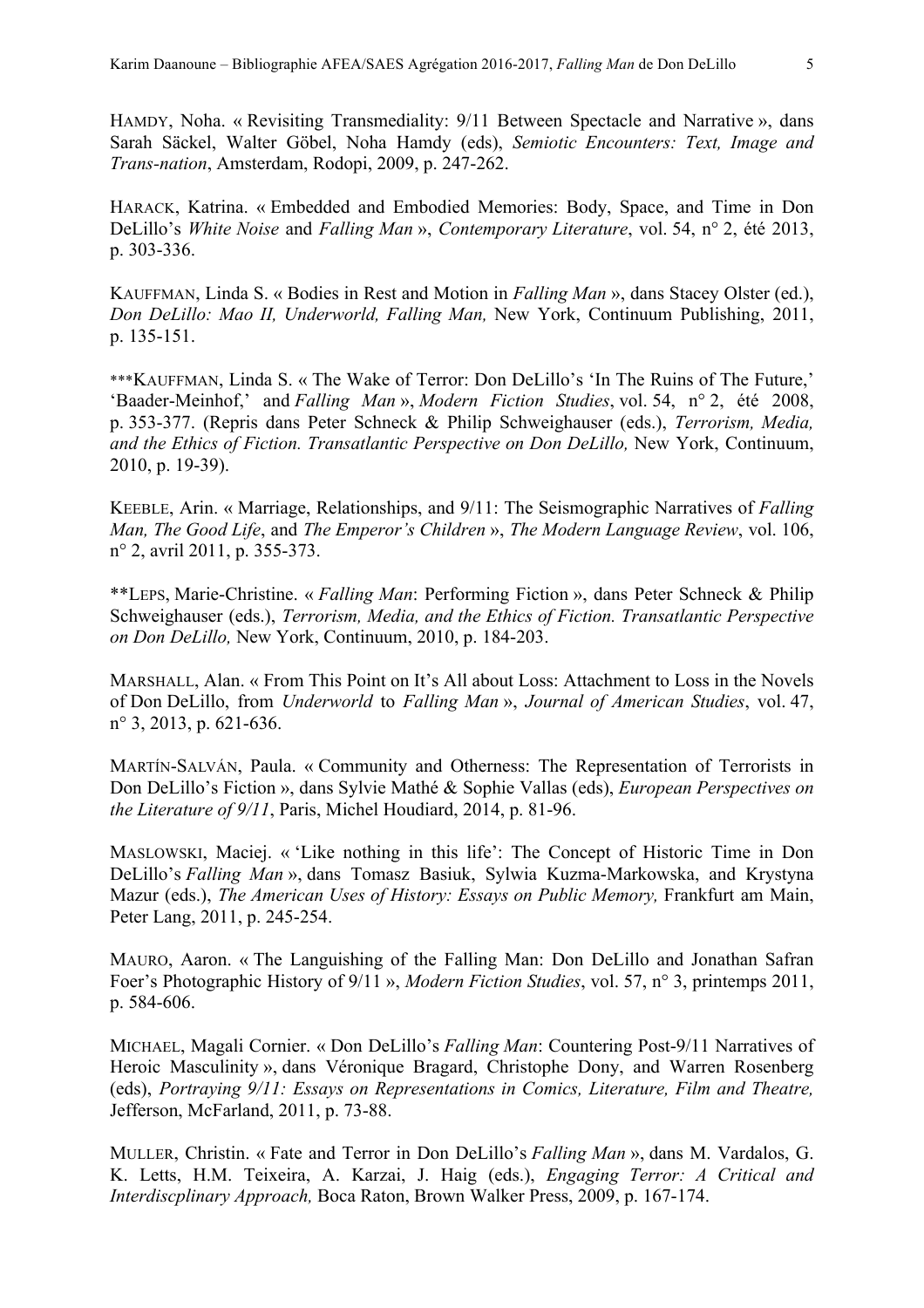NAYAR, Pramod K., « From the Uncanny to the Sublime: 9/11 and Don DeLillo's *Falling Man* », *The IUP Journal of American Literature*, vol. 4, n° 1, 2011, p. 7-19.

NORTON, Charly. « Terror as Text: DeLillo's *Falling Man* and the Representation of Poker as Terror », dans M. Vardalos, G. K. Letts, H.M. Teixeira, A. Karzai, J. Haig (eds.), *Engaging Terror: A Critical and Interdiscplinary Approach,* Boca Raton, Brown Walker Press, 2009, p. 175-184.

PANZANI, Ugo. « The insistent realism of Don DeLillo's *Falling Man* and Paul Auster's *Man in the Dark* », *Altre Modernità Rivista di studi letterari e culturali*, vol. 6, novembre 2011, p. 76-90.

\*\*PARISH, Mary J. « 9/11 and the Limitations of the *Man's Man* Construction of Masculinity in Don DeLillo's *Falling Man* », *Critique: Studies in Contemporary Fiction*, vol. 53, n° 3, 2012, p. 185-200.

PÖHLMANN, Sascha. « Collapsing Identities: The Representation and Imaginaition of the Terrorist in *Falling Man* », dans Peter Schneck & Philip Schweighauser (eds.), *Terrorism, Media, and the Ethics of Fiction. Transatlantic Perspectives on Don DeLillo, New York,* Continuum, 2010, p. 51-65.

POLATANSKY, Stefan and Scherzinger, Karen. « Dying Without Death: Temporality, Writing, and Survival in Maurice Blanchot's *The Instant of My Death* and Don DeLillo's *Falling Man* », *Critique: Studies in Contemporary Fiction*, vol. 54, n° 2, 2013, p. 124-134.

\*\*\*RANDALL, Martin. « 'Everything seemed to mean something': Signifying 9/11 in Don DeLillo's *Falling Man* », *9/11 and the Literature of Terror,* Edinburgh, Edinburgh UP, 2011, p. 119-130.

\*\*ROWE, John Carlos. « Global Horizons in *Falling Man* », dans Stacey Olster (ed.), *Don DeLillo: Mao II, Underworld, Falling Man*, New York, Continuum Publishing, 2011, p. 121-134.

SCHERZINGER, Karen. « 'A Deep Fold in the Grain of Things': Mourning in Don DeLillo's *Falling Man* », *Scrutiny* 2, vol. 15, n° 2, 2010, p. 17-30.

SÖZALAN, Özden. « 'What Comes After America?' Don DeLillo's *Falling Man* », *The American Nightmare. Don DeLillo's* Falling Man *and Cormac McCarthy's* The Road*.* Bloomington, AuthorHouse, 2011, p. 1-62.

SPAHR, Clemens. « Prolonged Suspension: Don DeLillo, Ian McEwan, and the Literary Imagination after 9/11 », *Novel: A Forum on Fiction,* vol. 45, n° 2, 2012, p. 221-37.

TAVEIRA, Rodney. « Don DeLillo, 9/11 and the Remains of Fresh Kills », *M/C* Journal, vol. 13, n° 4, 2010, n. pag.

\*\*\*VERSLUYS, Kristiaan. « American Melancholia: Don DeLillo's *Falling Man* », *Out of the Blue: September 11 and the Novel*, New York, Columbia UP, 2009, p. 19-48.

VOGEL, Shane. « By the light of what comes after: Eventologies of the ordinary », *Women & Performance: a Journal of Feminist Theory*, vol. 19, n° 2, juillet 2009, p. 247-260.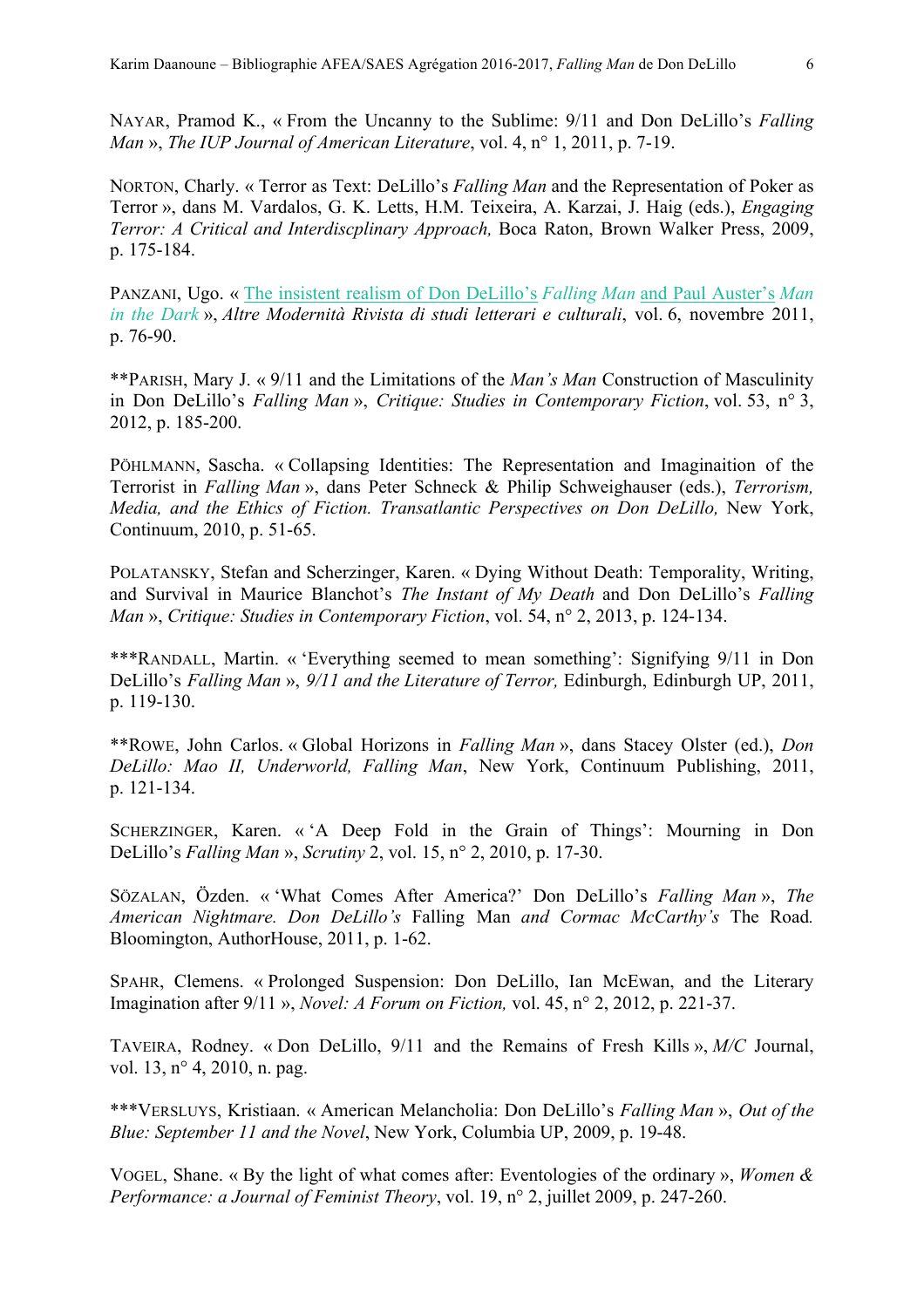WALTON, Gary. « The triune trope of the 'falling man' in Don DeLillo's *Falling Man*: the commodification of 9/11 trauma », *Kentucky Philological Review*, vol. 24, 2009, p. 42-48.

WEBB, Jen. « Fiction and Testimony in Don DeLillo's *Falling Man* », *Life* Writing, vol. 8, n° 1, mars 2011, p. 51-65. (Repris dans Paul Longley Arthur (ed.), *International Life Writing. Memory and Identity in Global Context*, New York, Routledge, 2013, p. 91-105).

### **6. 11 SEPTEMBRE 2001**

6.1. Dimensions historiques, critiques, théoriques

9/11 COMMISSION REPORT: http://www.9-11commission.gov/report/911Report.pdf

\*\*AMFREVILLE, Marc. *Écrits en souffrance*. *Figures du trauma dans la littérature nord-américaine,* Paris, Michel Houdiard Éditeur, 2009.

BODY-GENDROT, Sophie. *La société américaine après le 11 Septembre*, Paris, Presses de Sciences Po, 2002.

BAUDRILLARD, Jean. *L'esprit du terrorisme*, Paris, Galilée, 2001.

BUTLER, Judith. *Precarious Life: The Powers of Mourning and Violence* [2004], London, Verso, 2006.

CHOMSKY, Noam. *9-11. Was There an Alternative?*, New York, Seven Stories Press, 2011.

\*\*DEROSA, Aaron. « September 11 and Cold War Nostalgia », dans Véronique Bragard, Christophe Dony, Warren Rosenberg (eds.), *Portraying 9/11: Essays on Representations in Comics, Literature, Film and Theatre,* Jefferson, McFarland, 2011, p. 58-72.

\*\*\*DERRIDA, Jacques. « Auto-immunités, suicides réels et symboliques. Un dialogue avec Jacques Derrida », dans Giovanna Borradori (dir.), *Le « concept » du 11 Septembre. Dialogue à New York (octobre-décembre 2001) avec Giovanna Borradori*, Paris, Galilée, 2004, p. 133-196.

\*\*DIDION, Joan. *Fixed Ideas. America Since 9.11*, preface by Frank Rich, New York, *The New York Review of Books*, 16 janvier 2003.

HUNTINGTON, Samuel P. *The Clash of Civilizations or the Remaking of World Order* [1996], New York, Simon and Schuster, 2007.

\*\*JUNOD, Tom. « The Falling Man », *Esquire*, septembre 2003, http://classics.esquire.com/the-falling-man/

\*\*KAPLAN, E. Ann. *Trauma Culture: The Politics of Terror and Loss in Media and Literature*, New Brunswick, Rutgers UP, 2005.

\*\*KAUFFMAN, Linda S. « World Trauma Center », *American Literary History*, vol. 21, n° 3, automne, 2009, p. 647-659.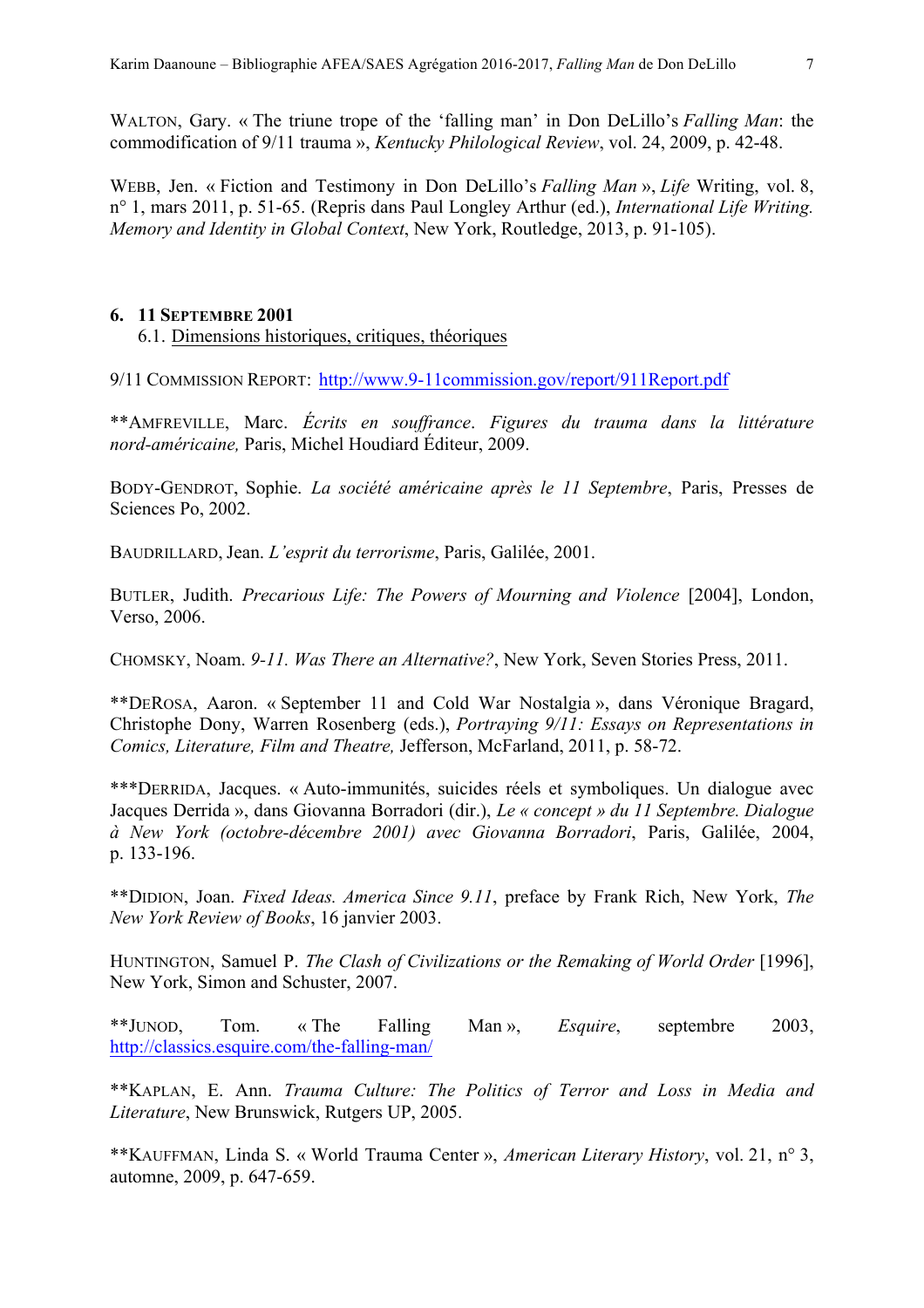SCANLAN, Margaret. « After the Apocalypse: Novelists and Terrorists since 9/11 », dans Michael C. Frank & Eva Gruber (eds.), *Literature and Terrorism,* Amsterdam, New York, Rodopi, 2012, p. 141-154.

LENTRICCHIA, Frank & Stanley HAUERWAS (eds.). *Dissent from the Homeland: Essays After September 11*, Durham, Duke UP, 2003.

LURIE, Susan. « Falling Person and National Embodiment: The Reconstruction of safe Spectatorship in the Photographic Record of 9/11 », dans Daniel J. Sherman, Terry Nardin (eds.), *Terror, Culture, Politics: Rethinking 9/11,* Bloomington, Indiana UP, 2006, p. 44-68.

NAAS, Michael. « History's Remains. Of Memory, Mourning, and the Event(s) of 9/11 », *Derrida From Now On*, New York, Fordham UP, 2008, p. 167-186.

NICHOLS, Bill. « The Terrorist Event », dans Marc Franko (ed.), *Ritual and Events,* New York, Routledge, 2007, p. 93-108.

POWERS, Richard. « The Way We Live Now. Close Reading: Elements of Tragedy; The Simile », *The New York Times*, 23 septembre 2001.

REDFIELD, Marc. *The Rhetoric of Terror. Reflections on 9/11 and the War on Terror*, New York, Fordham UP, 2009.

USA PATRIOT ACT. « Uniting (and) Strengthening America (by) Providing Appropriate Tools Required (to) Intercept (and) Obstruct Terrorism Act of 2001 », http://www.gpo.gov/fdsys/pkg/PLAW-107publ56/pdf/PLAW-107publ56.pdf

ŽIŽEK, Slavoy. *Welcome to the Desert of the Real! Five Essays on September 11 and Related Dates,* New York, Verso, 2002. [*Bienvenue dans le désert du réel*, Paris, Flammarion, 2005.]

6.2. Écrire après le 11 Septembre 2001/ le genre « post-9/11 writing »

\*\*ANKER, Elizabeth S. « Allegories of Falling and the 9/11 Novel », *American Literary History*, vol. 23, n° 3, automne 2011, p. 463-482.

DÄWES, Birgit. *Ground Zero Fiction: History, Memory, and Representation in the American 9/11 Novel,* Heidelberg, Universitätsverlag Winter, 2011.

\*\*DUVALL, John and Robert P. MARZEC. « Narrating 9/11 », *Modern Fiction Studies*, vol. 57, n° 3, printemps 2011, p. 381-400.

EGBERT, Marie-Luise. « Narratives of Terror: A New Paradigm for the Novel? », dans Michael C. Frank & Eva Gruber (eds.), *Literature and Terrorism.* Amsterdam, New York, Rodopi, 2012, p. 235-248.

IROM, Bimbisar. « Alterities in a Time of Terror: Notes on the Subgenre of the American 9/11 Novel », *Contemporary Literature*, vol. 53, n° 3, automne 2012, p. 517-547.

\*\*GERVAIS, Bertrand et Patrick TILLARD éd. *Fictions et images du 11 septembre 2001*, Collection Figura, n°24, Montréal, Université du Québec à Montréal, 2010.

\*\*GRAY, Richard. *After the Fall : American Literature since 9/11*, Chichester,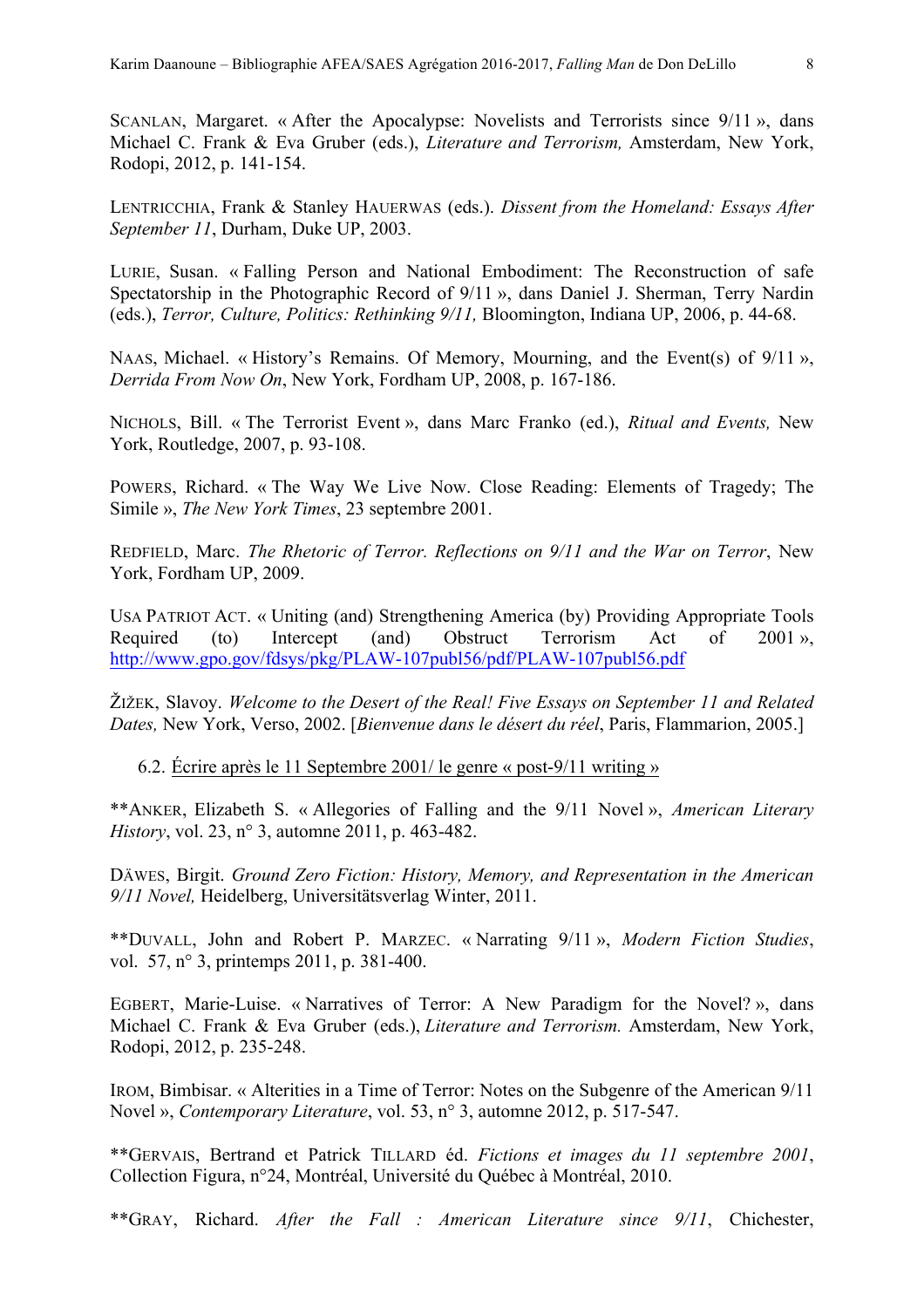Wiley-Blackwell, 2011.

HOUEN, Alex. « Novel Spaces and Taking Place(s) in the Wake of September 11 », *Studies in the Novel*, vol. 36, automne 2004, p. 419-437.

KEEBLE, Arin. *The 9/11 Novel : Trauma, Politics and Identity*. Jefferson, McFarland, 2014.

KENISTON, Ann & QUINN, Jeanne Follansbee (eds). *Literature after 9/11*, New York, Routledge, 2008.

POZORSKI, Aimee. *Falling After 9/11: Crisis in American Art and Literature*, New York, Bloomsbury Academic, 2014.

ROTHBERG, Michael. « A Failure of the Imagination: Diagnosing the Post-9/11 Novel: A Response to Richard Gray », *American Literary History*, vol. 21, n° 1, 2009, p. 152-158.

\*\*THURSCHWELL, Adam. « Writing and Terror: Don DeLillo on the Task of Literature After 9/11 », *Law & Literature*, vol. 19, n° 2, été 2007, p. 277-302.

ZELTNER, Jessica. *When The Center Falls Apart. The Treatment of September 11 in Selected Anglophone Narratives*, Frankfurt am Main, Peter Lang, 2010.

#### 6.3. Fictions « du » 11 Septembre 2001

AMIS, Martin. « The Last days of Muhammad Atta », *The New Yorker*, 24 avril 2006, p. 156-163.

AUSTER, Paul. *Man in the Dark*, New York, Henry Holt & Company, 2008.

BAER, Ulrich (ed). *110 stories, New York writes after September 11*, New York, New York UP, 2002.

BARTH, John. *The Book of Ten Nights and a Night*, London, Atlantic Books, 2004.

EISENBERG, Deborah. *The Twilight of the Superheroes*, New York, Farrar, Strauss & Giroux, 2006.

FOER, Jonathan Safran. *Extremely Loud and Incredibly Close*, New York, Houghton Mifflin, 2006.

GIBSON, William. *Pattern Recognition*, New York, Berkeley Books, 2003.

HALABY, Laila. *Once in a Promised Land*, Boston, Beacon Press, 2007.

HAMID, Moshin. *The Reluctant Fundamentalist*, Harcourt, 2007.

HUNT, Laird. *The Exquisite*, Minneapolis, Coffee House Press, 2006.

KALFUS, Ken. *A Disorder Peculiar to the Country*, New York, Harper Perennial, 2006.

KOBEK, Jarett. *Atta*, Cambridge (MA), MIT Press, 2011.